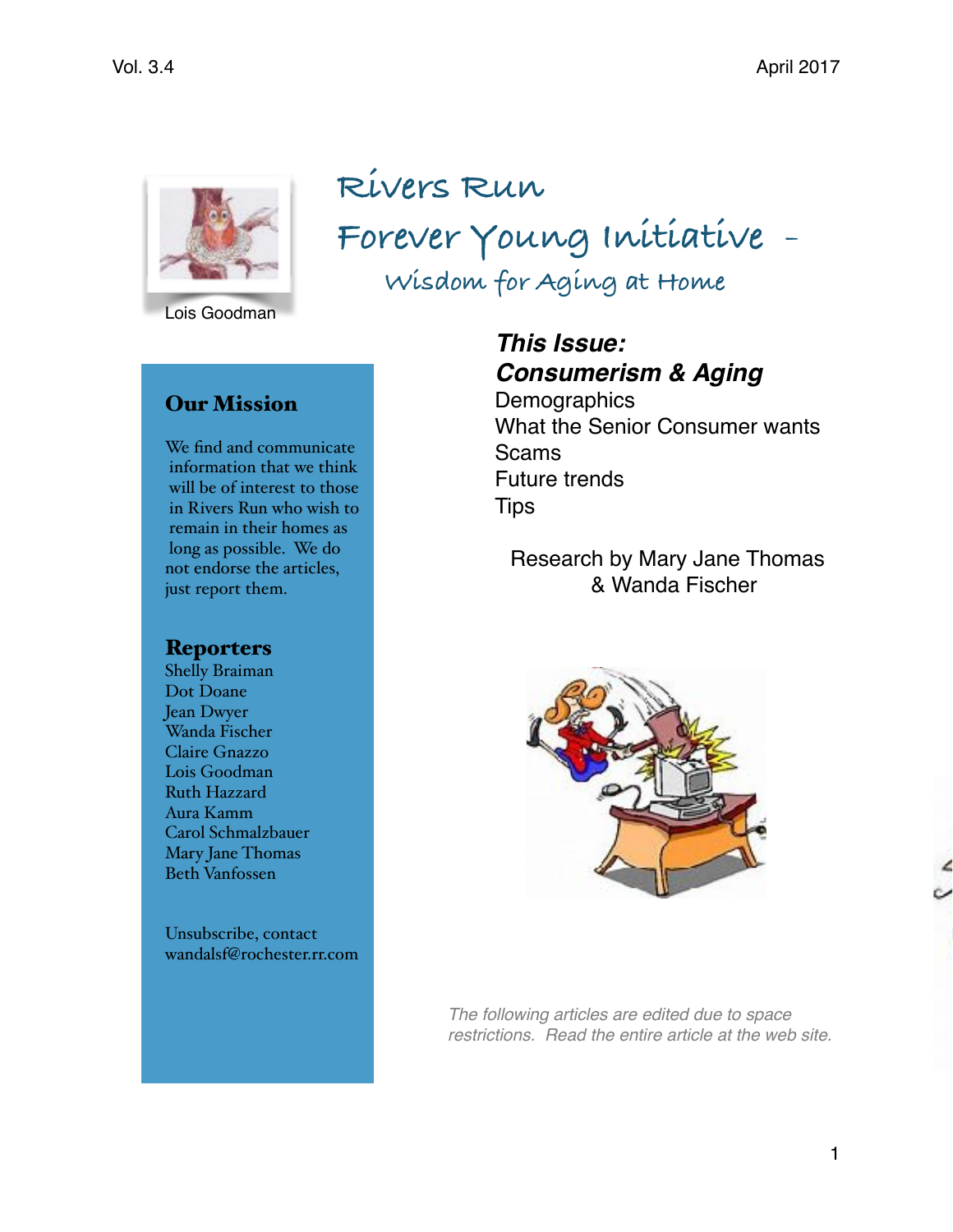# **DEMOGRAPHICS**

#### Figure 14. Percent 65 to 84 Years and 85 Years and Over in the World's Four Largest **Countries: 2012, 2030, and 2050**



Source: U.S. Census Bureau, 2012 Population Estimates, 2012 National Projections, and International Data Base.

### [www.ncea.aoa.gov/L](http://www.ncea.aoa.gov/)ibrary/Data/index.aspx

By 2050, people age 65 and older are expected to comprise 20% of the total **U.S. population**. The fastest **growing** segment of American's **population** consists of those 85 and up. In 2010, there were 5.8 million people aged 85 or older.

## *For further interesting comments and breakdowns of Census Data*

<https://www.census.gov/prod/2014pubs/p25-1140.pdf>US Census An Aging Nation: The Older Population in the United States

[https://aoa.acl.gov/Aging\\_Statistics/Profile/2014/docs/2014-Profile.pdf](https://aoa.acl.gov/Aging_Statistics/Profile/2014/docs/2014-Profile.pdf) Admin on Aging Admin for Community Living US Department of Health and Human Services: A Profile of Older Americans: 2014

<https://www.census.gov/newsroom/facts-for-features/2016/cb16-ff08.html>US Census Bureau: Older Americans Month (65 and older)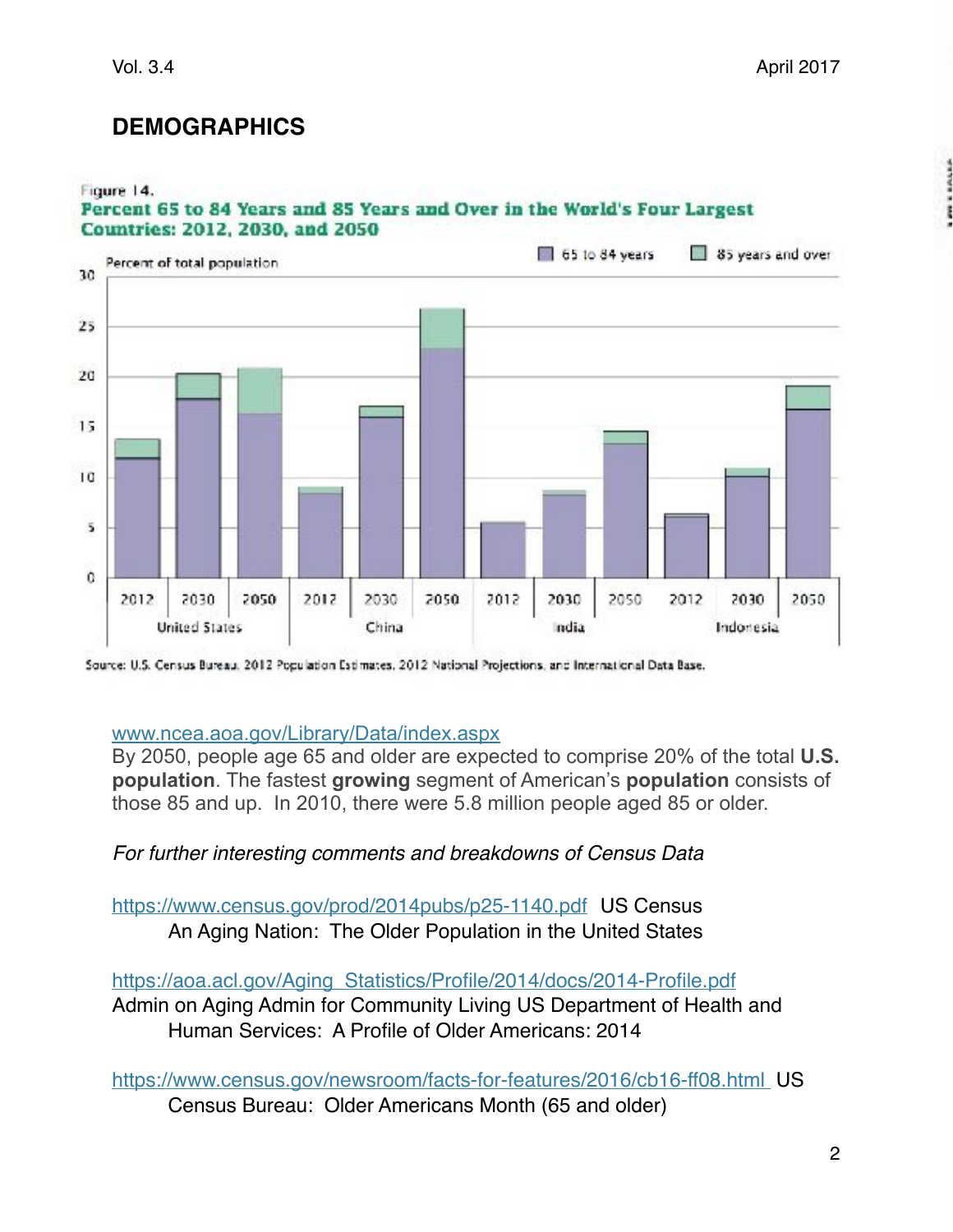<http://www.esri.com/library/brochures/pdfs/senior-demographics.pdf>

## **Is "Seniors" one Demographic Group?**

The differences in preferences and spending habits among seniors become more apparent when seniors are segmented by affluence, education, employment, and lifestyle. Esri® TapestryTM Segmentation system recognizes the differences among seniors and classifies them into nine distinct lifestyle segments:

**Prosperous Empty Nesters**: Active, affluent married couples with no children at home, transitioning from child-rearing to retirement; found throughout the United States, with many located on each of the coasts

**Silver and Gold:** Wealthy, educated seniors retired from professional occupations, half of whose households consist of married couples who've never had children; more than 60 percent located in the South, mainly in Florida, and 25 percent in the West, primarily in California and Arizona

**Rustbelt Retirees:** Married couples, with no children, or singles content to stay put in Rustbelt industrial cities; 67 percent located in the Northeast and Midwest Retirement Communities: Older, educated singles who live alone in multiunit buildings or assisted-living facilities; found mostly in cities scattered around the United States

**The Elders:** Retirees in senior communities, primarily in Florida, Arizona, and California

**Senior Sun Seekers:** Fast-growing market of retired or soon-to-retire residents in the South and West, especially in Florida

Heartland Communities: Small-town neighborhoods with a country lifestyle in the Midwest and South

**Simple Living:** Lower-income seniors who rent in US urban outskirts or suburbs **Social Security Set**: Seniors subsisting on very low taxed incomes in low-rent apartments in high‐rise buildings in large cities

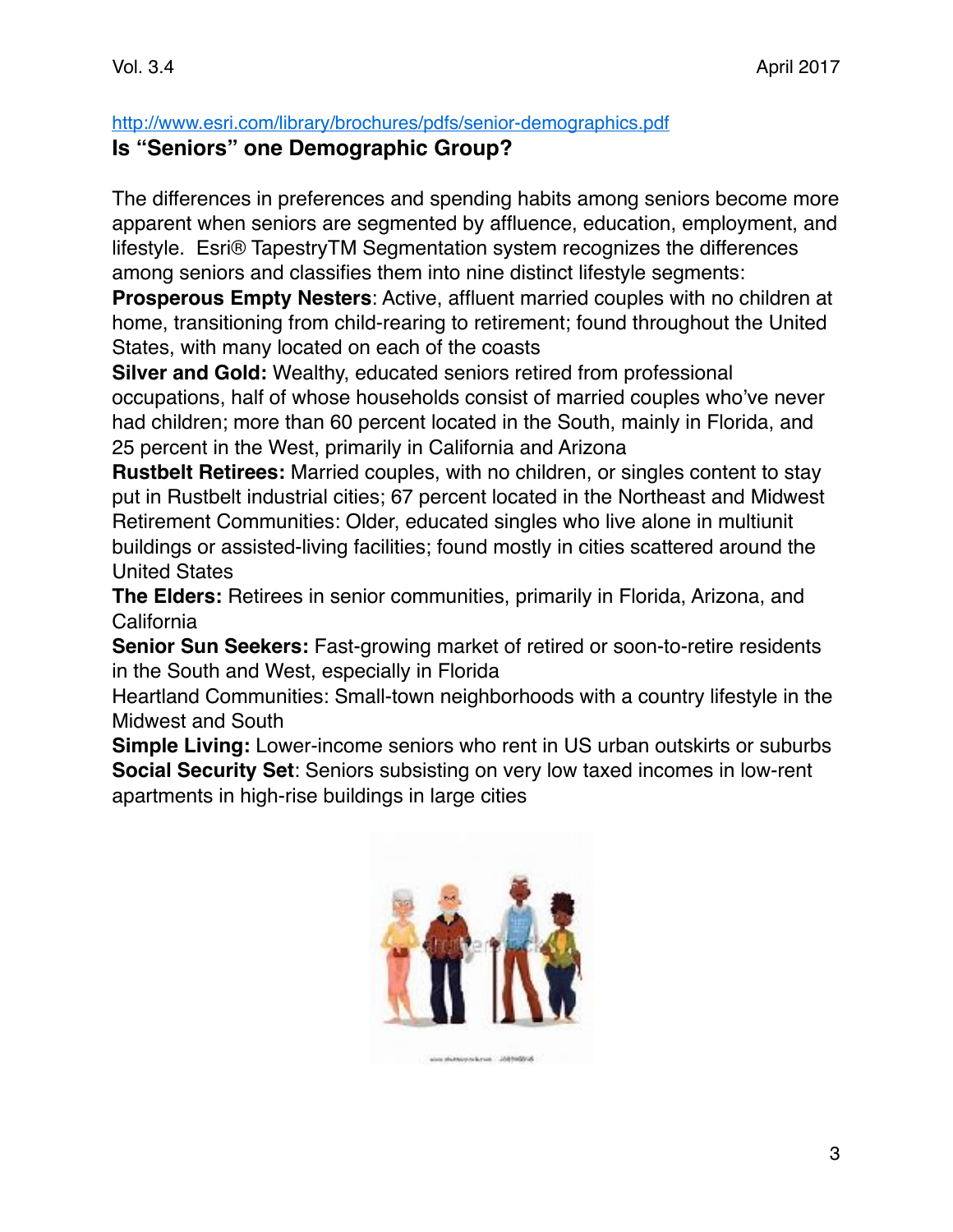# **WHAT DO SENIORS WANT**?

<http://www.seniorlivingmag.com/20-marketing-tips-to-consider-when-selling-to-seniors> Marketing Tips to Consider when Selling to Seniors

#### <https://www.entrepreneur.com/article/225076>

Five Predictions for the Senior and Boomer Market. Entrepreneur

- 1. Leading-edge boomers will remain in family leadership for some time to come. This suggests adaptations by many industries -- home remodeling leaps to mind -- to capitalize, and a whole new field of multifamily household services and family-leader support services. Family therapists, life coaches, a new wave of personal growth seminars, a spate of self-help books, a new kind of financial planner, new designs in refrigerators, garage storage. . . what else?
- 2. Dragged, kicking and screaming, or seeking ways to ease life's burdens, or seeking new social and entertainment options, leading-edge boomers and seniors will get more and more wired. We expect this to be pushed forward as physical-world services become less available and bear surcharges, compelling and even forcing acceptance of online services.
- 3. Health and wellness care will be everywhere.
- 4. Opportunities in the "independent Living industry" will grow explosively. Fiftyseven percent of Americans older than 65 polled by [LifeGoesStrong.com](http://www.lifegoesstrong.com/) and the Associated Press, said they were "very" or "extremely" likely to stay in their current homes, living independently throughout their retirement. Technologies for "aging in place" is a \$2 billion market now but is projected to exceed \$20 billion by 2020, according to Laurie Orlov, head of a Washington think tank studying the field.
- 5. "Made in America" may make a big comeback.

*This one is interesting but written in 2012. Probably still true now though.*

<http://www.ncpa.org/pub/ib135>

### How Seniors are Spending their Money

Today's seniors have a mixed bag of spending habits. Although discretionary and recreational purchases have increased, today's seniors are taking on debt in the form of mortgages and credit cards. Moreover, with abysmally low interest rates on savings and a tax policy that subsidizes consumption over saving, seniors do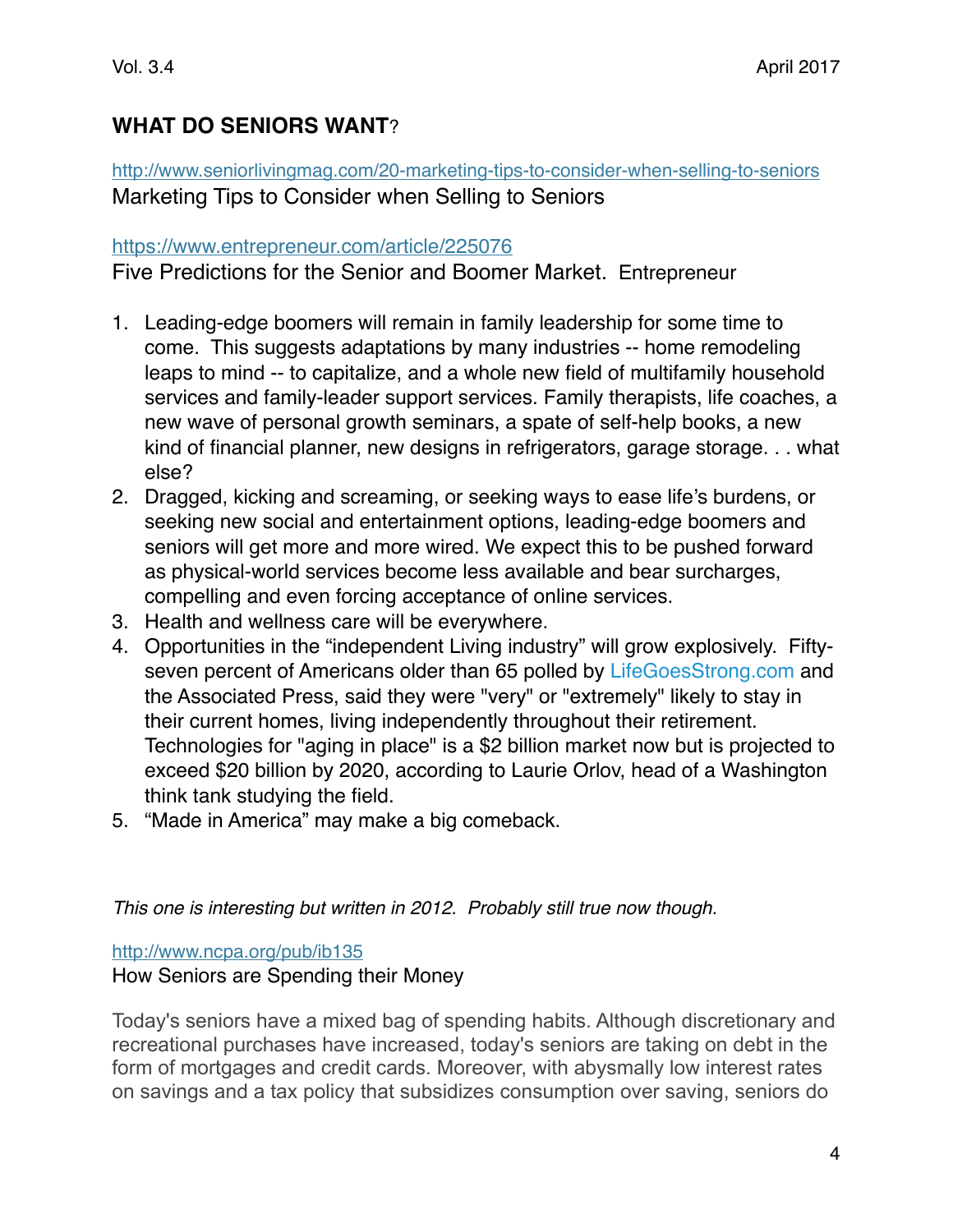not have much incentive to save. Those who are early into retirement should rethink conventional wisdom about saving by considering a variety of investments besides just bonds. Also, they should avoid incurring debt through a home equity loan or any type or mortgage.



# **SCAMS**

[https://www.ncoa.org/economic-security/money-management/scams-security/top-10](https://www.ncoa.org/economic-security/money-management/scams-security/top-10-scams-targeting-seniors/) [scams-targeting-seniors/](https://www.ncoa.org/economic-security/money-management/scams-security/top-10-scams-targeting-seniors/) National Council on Aging

Financial scams targeting seniors have become so prevalent that they're now considered "the crime of the 21st century." Why? Because seniors are thought to have a significant amount of money sitting in their accounts.

- 1. Medicare/health insurance scams
- 2. Counterfeit prescription drugs
- 3. Funeral & cemetery scams
- 4. Fraudulent anti-aging products
- 5. Telemarketing/Phone Scams
- 6. Internet fraud
- 7. Investment schemes
- 8. Homeowner/reverse mortgage scams
- 9. Sweepstakes & lottery scams
- 10. The grandparent scam

*See the article for details*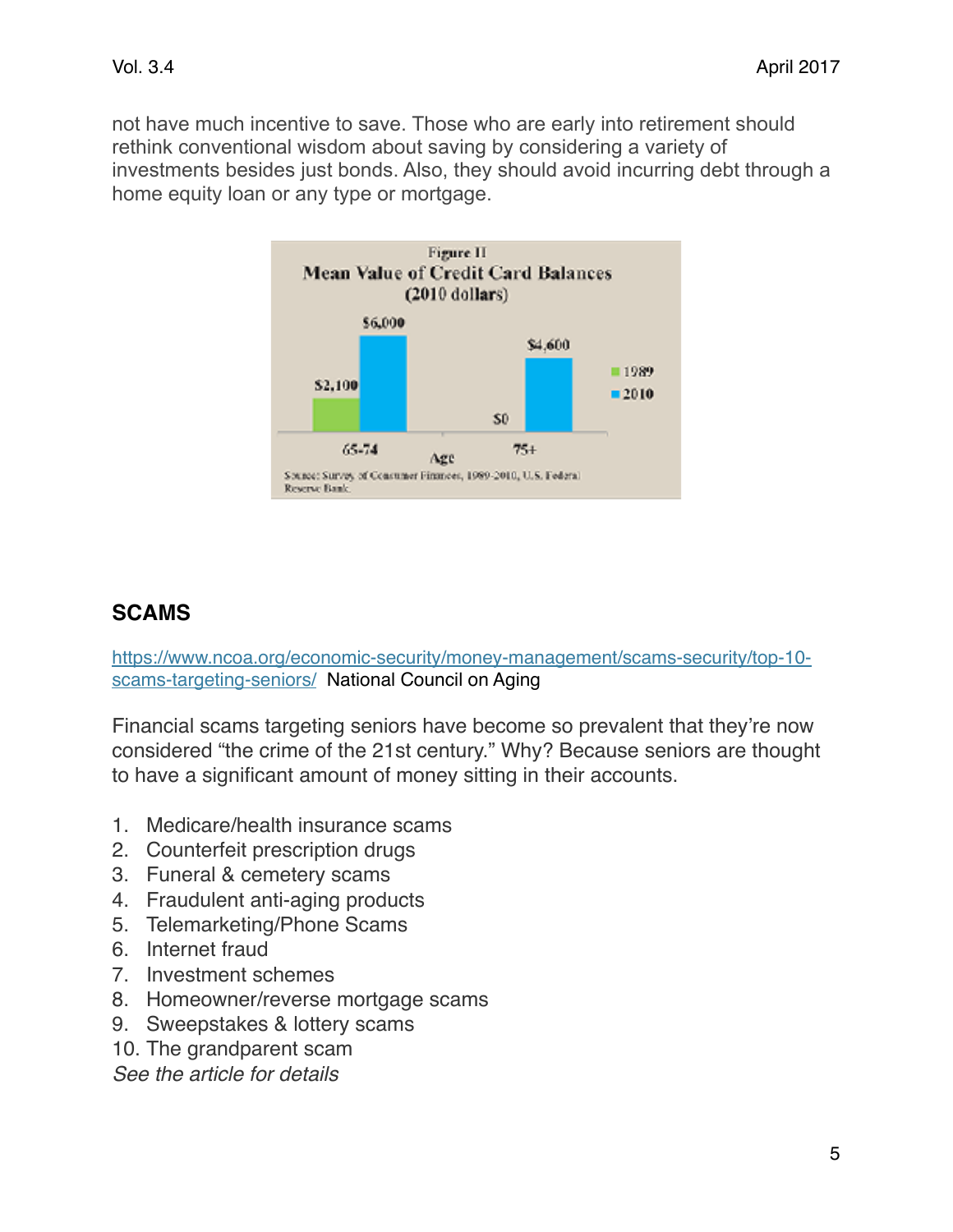Rochester Democrat & Chronicle, March 9, 2017 Imposter fraud is taking off, FTC says

More consumers are falling prey to scams in which con artists pretend to be someone trustworthy, such as a government official or service technician, in order to fraudulently seek money, the Federal Trade Commission says. Incidents involving imposters have become so numerous that last year they were second only to complaints about debt collection practices in an annual tally compiled by the FTC. In all, more than 3 million total complaints were received.

[http://blog.aarp.org/2016/05/20/the-common-typo-that-can-steal-your-computer/?](http://blog.aarp.org/2016/05/20/the-common-typo-that-can-steal-your-computer/?intcmp=AE-BL-ENDART1-REL) [intcmp=AE-BL-ENDART1-REL](http://blog.aarp.org/2016/05/20/the-common-typo-that-can-steal-your-computer/?intcmp=AE-BL-ENDART1-REL) AARP

Typos that can steal your computer

The latest ploy cybercrooks are using to spread **[ransomware](http://blog.aarp.org/2016/05/06/new-threats-in-ransomware/?intcmp=AE-BL-IL-BL)** and other types of computer malware to provide them with remote access to PCs and Macs or to steal log-in credentials: After buying domain names with a missing or misplaced letter in website addresses belonging to well-known companies, they simply wait for you to make a typo.

The biggest threat results in the most common typos — either a misplaced or missing "c" (such as typing amazonc.om or amazon.om) so a web address ends with ".om" instead of ".com," **[reports online security firm Endgame](https://www.endgame.com/blog/what-does-oman-house-cards-and-typosquatting-have-common-om-domain-and-dangers-typosquatting)**.



[https://www.nclc.org/images/pdf/older\\_consumers/consumer\\_concerns/](https://www.nclc.org/images/pdf/older_consumers/consumer_concerns/cc_advice_for_older_consumers_about_credit_cards.pdf) [cc\\_advice\\_for\\_older\\_consumers\\_about\\_credit\\_cards.pdf](https://www.nclc.org/images/pdf/older_consumers/consumer_concerns/cc_advice_for_older_consumers_about_credit_cards.pdf)

National Consumer Law Center

- Credit card Advice
- Credit Card Offers: What to Consider
- Suggestions to keep in mind when reviewing credit card offers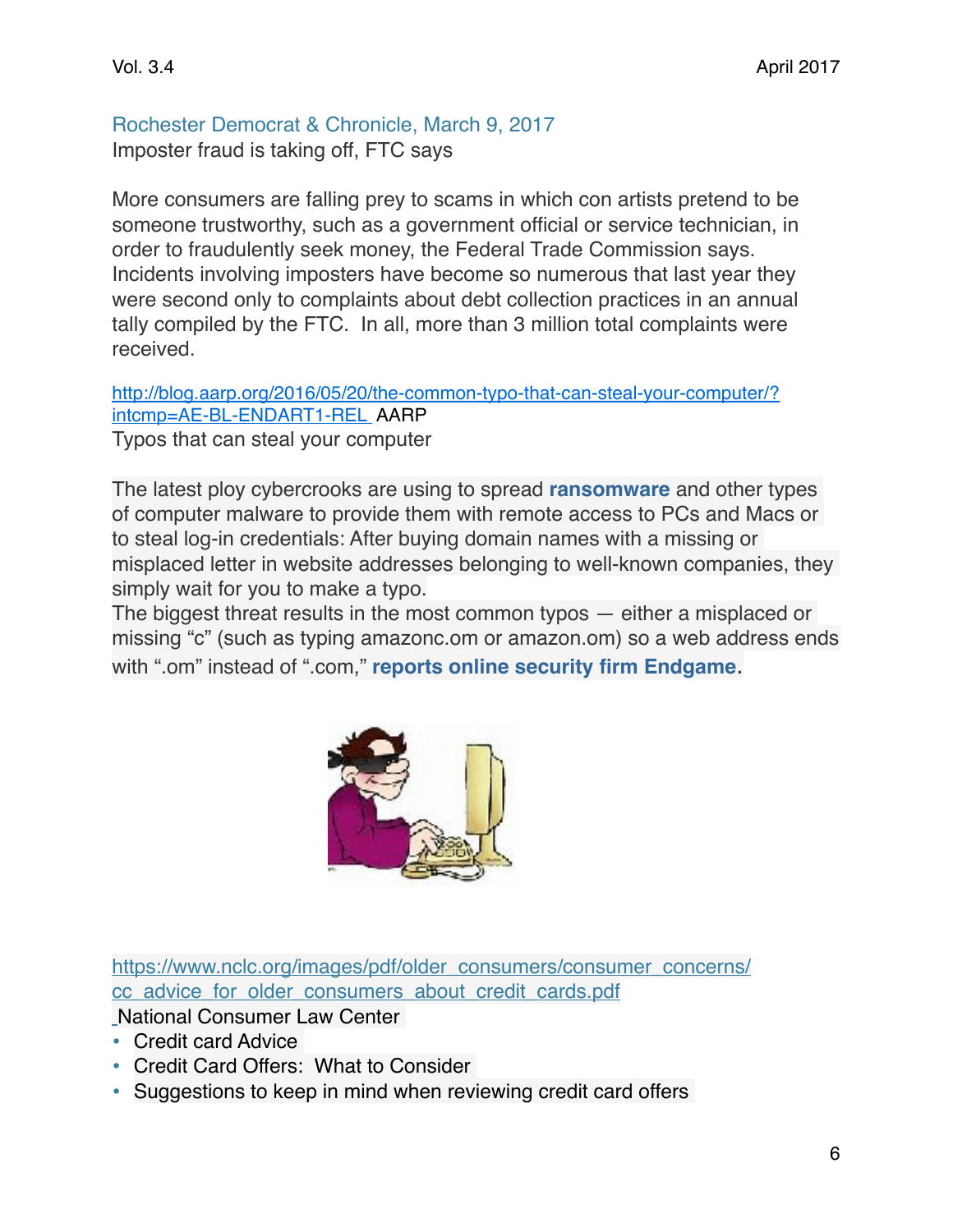- How The Credit CARD Act protects consumers
- Understanding Alternative Types of Credit Cards
- Credit Cards vs. Debit Cards
- Avoiding Problems; Things to consider when using a card
- Advice when behind on credit card payments
- Additional Resources

[https://www.nclc.org/images/pdf/older\\_consumers/consumer\\_concerns/](https://www.nclc.org/images/pdf/older_consumers/consumer_concerns/cc_home%20improvement_scams_alert.pdf) cc\_home%20improvement\_scams\_alert.pdf

National Consumer Law Center

Home Improvement Scams Alert

- Deceptive Sales Tactics
- Deceptive Financing Schemes
- Problems with Contracted Work
- Issues to Consider When Problems Occur
	- Mortgages and Liens" When a Senior's Home May be at Stake
	- The Senior's ability to cancel a contract by Giving Written Notice
- Warranties
- Unfair Practices
- Third Party Lenders
- Home Improvement Contractor Litigation Tips
- Model Home Improvement Contractor Statute
- Useful information and Websites

[http://www.aarp.org/aarp-foundation/our-work/income/elderwatch/recognize](http://www.aarp.org/aarp-foundation/our-work/income/elderwatch/recognize-fraud/)[fraud/](http://www.aarp.org/aarp-foundation/our-work/income/elderwatch/recognize-fraud/) AARP

How to Recognize Fraud

- 1. You're contacted out of the blue with an offer for free money or fast cash.
- 2. You are pressured to act quickly
- 3. If it seems too good to be true, it probably is.

[https://www.ncoa.org/economic-security/money-management/scams-security/](https://www.ncoa.org/economic-security/money-management/scams-security/protection-from-scams/) [protection-from-scams/](https://www.ncoa.org/economic-security/money-management/scams-security/protection-from-scams/) National Council on Aging

Tips for How Seniors Can Protect Themselves from Money Scams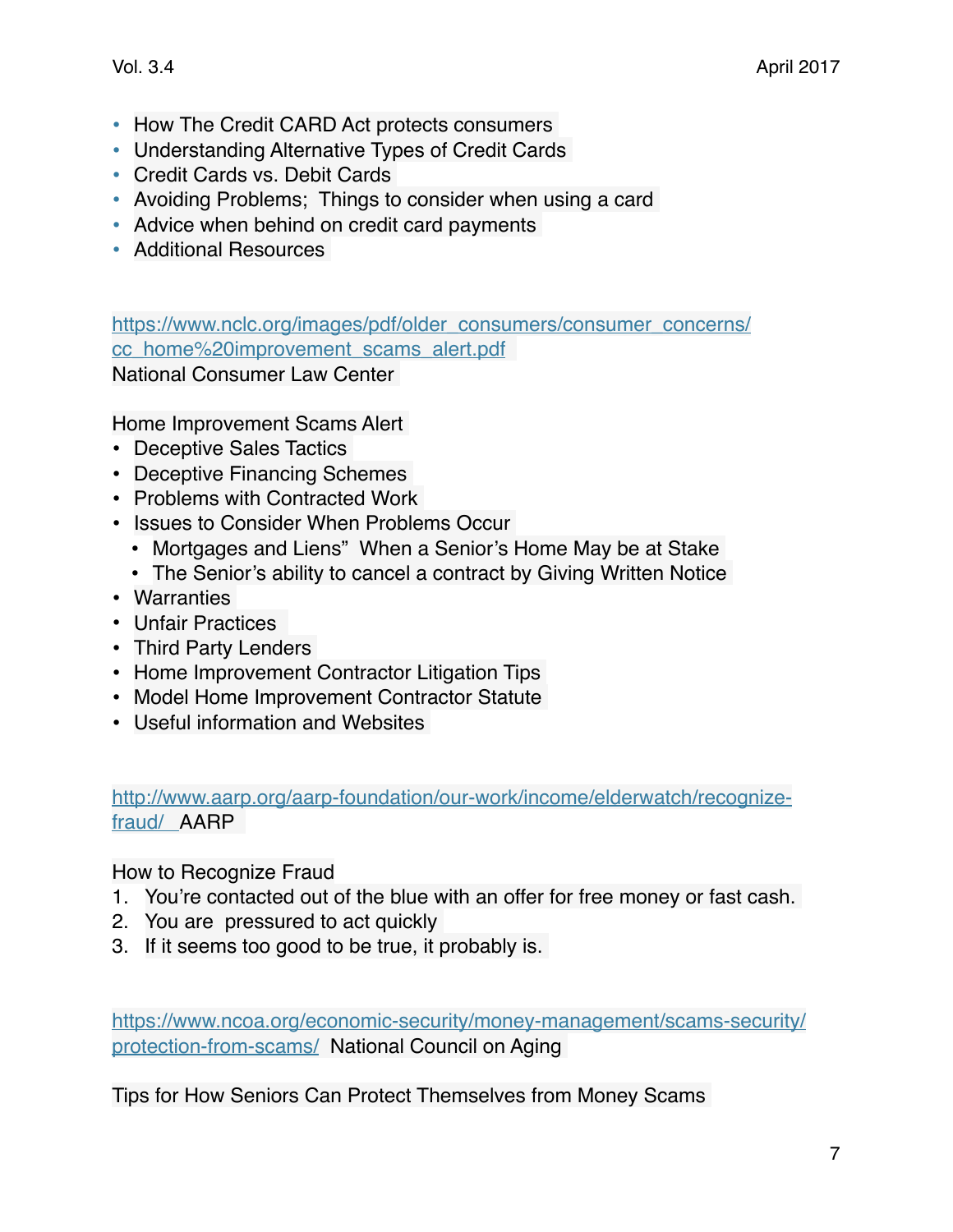### Tips to Protect Yourself

- 1. Be aware that you are at risk from strangers and from those closest to you
- 2. Don't isolate yourself stay involved
- 3. Always tell solicitors: "I never buy from (or give to ) anyone who calls or visits me unannounced. Send me something in writing.:
- 4. Shred all receipts with your credit card number
- 5. Sign up for the "Do Not Call" list and take yourself off multiple mailing lists.
- 6. Use Direct Deposit for Benefit checks to prevent checks from being stolen from the mailbox.
- 7. Never give your credit card, banking, Social Security, medicare, or other personal information over the phone unless you initiated the call.
- 8. Be skeptical of all unsolicited offers and thoroughly do your research.

Steps to take if you're a victim of a scam

- Call your bank and/or credit card company
- Cancel any debit or credit cards linked to the stolen account.
- Reset your personal identification number(s).

#### <http://www.aarp.org/aarp-foundation/our-work/income/elderwatch/report-fraud/>

Report Fraud - AARP Where to Report Fraud



### **FUTURE**

<http://www.nextavenue.org/technology-aging-coming-fifth-wave/>Next Avenue Technology, Aging and the Coming Fifth Wave

Two powerful forces are converging to shape the [future of aging](http://www.nextavenue.org/new-model-future-aging/): technology and rising expectations. In their youth and middle age, the coming generation of older adults have enjoyed the most dramatic quality-of-life improvement in history. Now, they expect that to continue in old age — new and innovative ways to live a better life.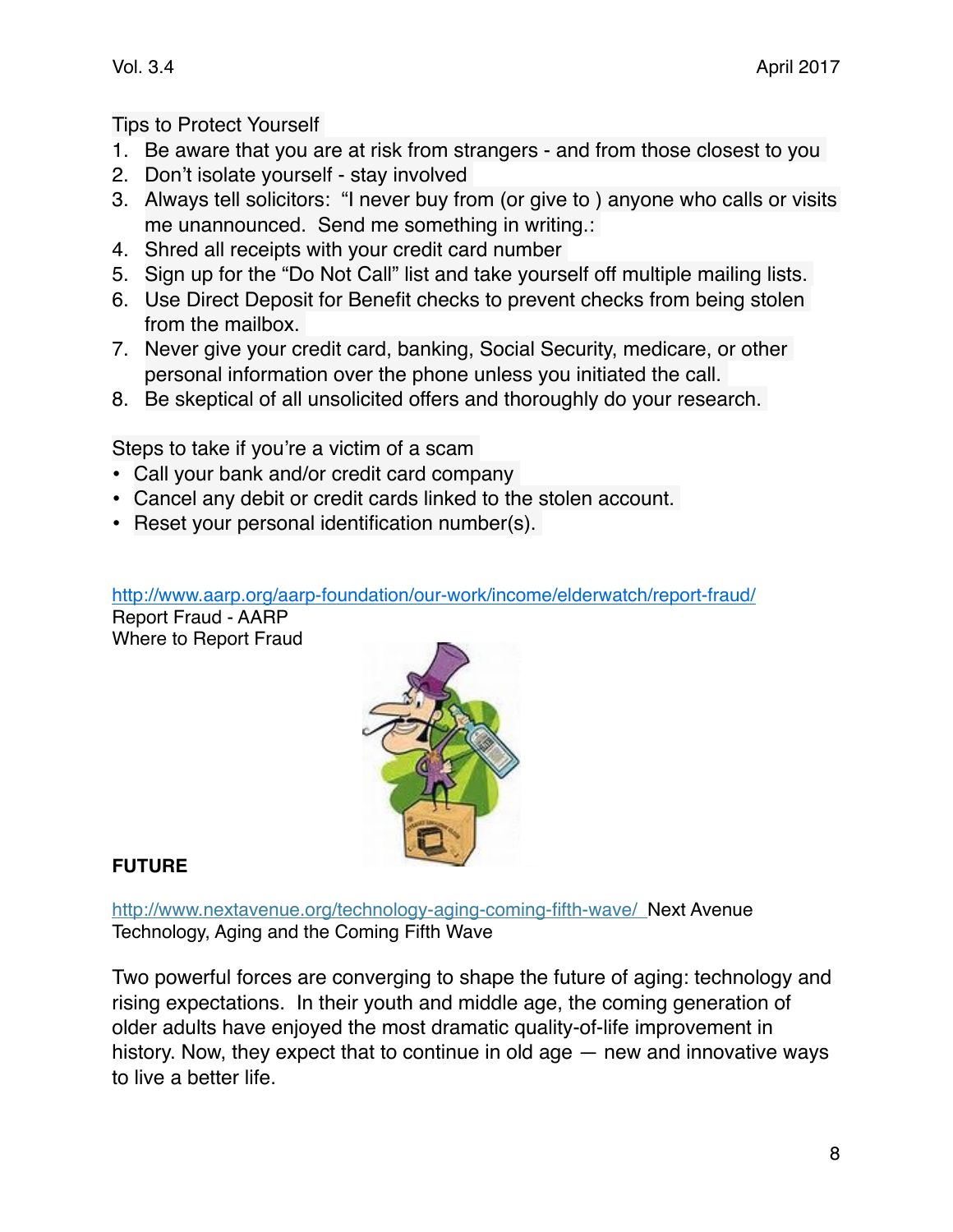At the same time, technology continues to advance at an extraordinary rate. Smaller, cheaper, faster, smarter and increasingly connected technologies are enabling people of all ages and capabilities to live easier, more engaged and empowered lives.

These trends  $-$  high expectations and technology  $-$  have been unfolding independently. Their convergence, however, is set to transform the very concept of aging.

## 5 Waves of Change

Aging is undergoing five waves of definitional change, which are influenced and being influenced by new technology. Currently, most of us are somewhere between Wave 2 and Wave 3 in our understanding of age: We still think of it in terms of the limitations it imposes. As technologies, together with consumer expectations, continue to transform what's possible in old age, however, our definitions will change accordingly. Ultimately, the fifth wave will represent an utter departure from our current, socially constructed definition of old age. **Wave 1: Aging as Disability and Assistive Technology.** Wave 1 technologies include devices that address key disabilities, such as next-generation

wheelchairs and walkers.

**Wave 2: Aging as Disease and Health Technology,** The second wave defines aging as a medical problem characterized by [chronic conditions](http://www.nextavenue.org/the-best-treatments-for-chronic-pain/) and related costs to public and private health insurers.

**Wave 3: Aging as Care and Smart-Home Technology**, Technologies that connect us with older loved ones, ubiquitous [home sensors](http://www.nextavenue.org/technology-older-adults-safety-intrusion/) that indicate whether Mom is awake and well and robots that stand in for absent family members are examples of Wave 3 innovations.

**Wave 4: Aging as Independence and Tech-Enabled Services.** The fourth wave connects smart appliances, phones and the larger [Internet of Things](http://www.nextavenue.org/technology-older-adults-safety-intrusion/) with services that are typically focused on consumers of all ages.

**Wave 5: Aging as Living and Technology is Ageless,** Previous waves of technology are subsumed within everyday items, and future innovations serve all ages. Consider the [driverless car](http://www.nextavenue.org/futurists-predict-what-boomers-will-live-to-see/) in its full realization: Whether you're 10 or 100 years old, your robotic driver will transport you safely and seamlessly wherever you wish to go. In the fifth wave, age is similarly irrelevant and capability invisible.

http://www.nextavenue.org/the-21-best-new-tech-products-for-people-over-50/

Next Avenue - The 21 Best New Tech Products for People over 5 The Fourth annual Bommie Awards from Tech50plus.com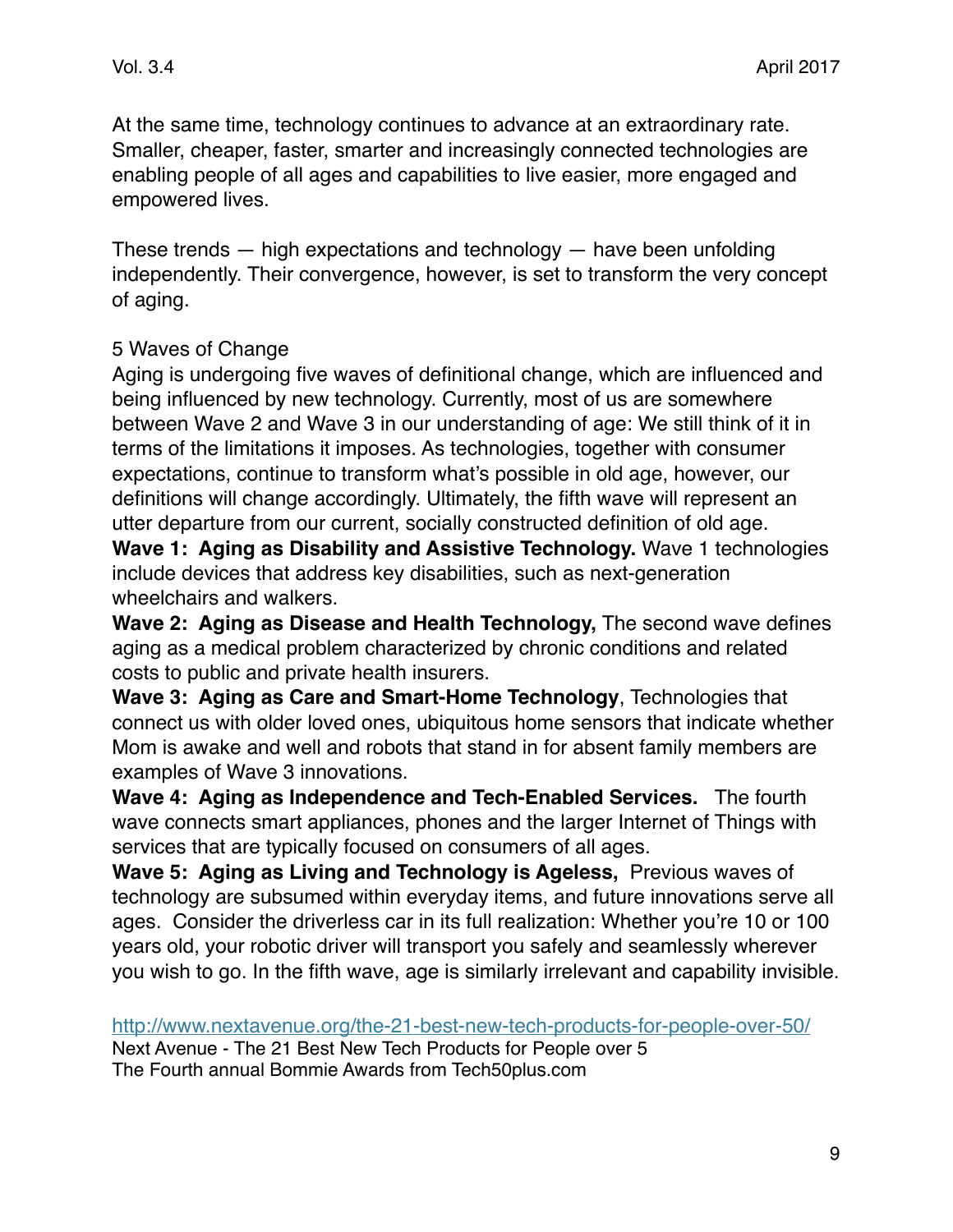#### <http://trendwatching.com/trends/post-demographic-consumerism/> Time to throw out the traditional (and tired) demographic models of consumer behavior.

<http://time.com/84780/technology-is-making-these-10-jobs-obsolete/>Time 10 Jobs becoming obsolete

#### <https://www.entrepreneur.com/topic/marketing-to-seniors> *Some More Articles from the Entrepreneur site*

- This \$100 Lifelike Robotic Companion Cat is a Toy Made for Seniors
- In with the Old: Mobile Marketing for Seniors
- This Standalone Smartwatch is Designed for Both Children and Seniors
- AAPR Launches a Tablet Designed for Boomers



## **TIPS**

*https://well.blogs.nytimes.com/2016/08/15/hacks-can-ease-the-trials-of-aging/?* Many older people are forgoing high-tech gadgetry in favor of common – and usually much cheaper – items from office supply and hardware stores, repurposing them to solve everyday problems. Such as: Rubber bands can be affixed to cups to make them easier to grip. A clothespin clipped to the rim of a cup with a drinking straw to hold the straw in place. A pants hanger can hold a cookbook open at eye level. Hang an old stocking in a shower with a bar of soap tucked into the foot. *See article for more.*